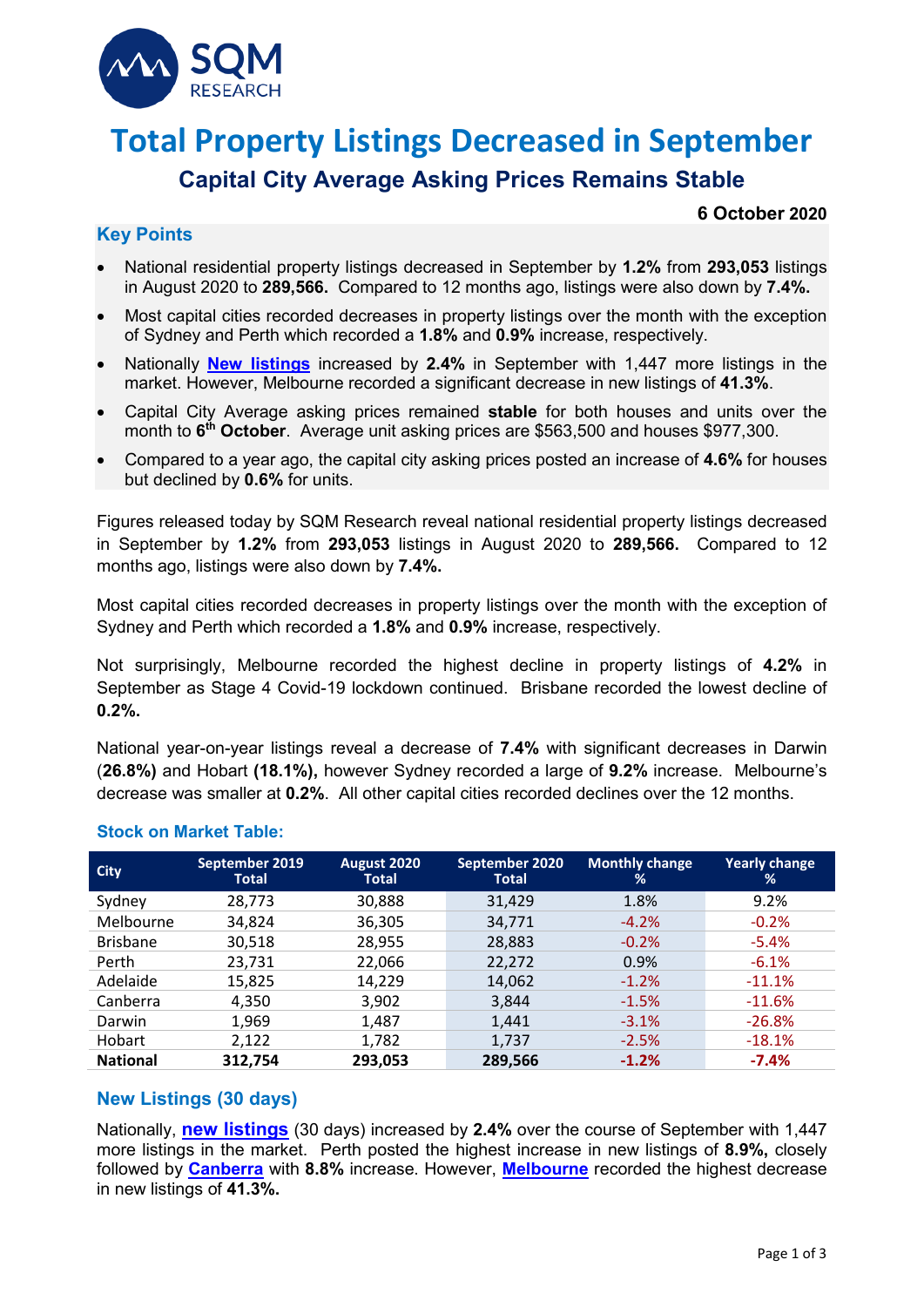

#### **Commentary**

Louis Christopher, Managing Director of SQM Research said, "The fall in listings is a little abnormal for the spring season. It has been predominantly driven by two factors which include sharp falls in new listings for Melbourne over the month; as well a sizable falls in older listings across the country. This second reason may point to an increase in absorption rates. In other words, there may have been increases in buyer activity over the month. There has also been other evidence of increases in buyer activity. This includes the rises in asking prices, the rises in auction clearance rates and the increases in housing finance approvals."

## **Days on Market Tables:**

| <b>September 2020</b> |           |            |            |             |              |                       |  |
|-----------------------|-----------|------------|------------|-------------|--------------|-----------------------|--|
| <b>City</b>           | $30$ days | 30-60 days | 60-90 days | 90-180 days | $> 180$ days | <b>Total Listings</b> |  |
| <b>Sydney</b>         | 13.234    | 4.913      | 2.976      | 3.786       | 6,520        | 31.429                |  |
| <b>Melbourne</b>      | 4.404     | 4.441      | 5.334      | 7.635       | 12,957       | 34.771                |  |
| <b>Brisbane</b>       | 7.646     | 5,293      | 3.657      | 4.438       | 7.849        | 28.883                |  |
| <b>Perth</b>          | 5.504     | 3,257      | 2.505      | 3.161       | 7,845        | 22.272                |  |
| Adelaide              | 4.420     | 2.175      | 1.247      | 1.833       | 4,387        | 14.062                |  |
| <b>Canberra</b>       | 677       | 423        | 264        | 407         | 1.073        | 3.844                 |  |
| <b>Darwin</b>         | 162       | $112$      | 91         | 129         | 947          | 1.441                 |  |
| <b>Hobart</b>         | 455       | 206        | 129        | 254         | 693          | 1.737                 |  |
| <b>National</b>       | 62,485    | 33,826     | 25.631     | 38.584      | 129,040      | 289,566               |  |

| <b>August 2020</b> |           |            |            |             |            |                       |  |
|--------------------|-----------|------------|------------|-------------|------------|-----------------------|--|
| <b>City</b>        | $30$ days | 30-60 days | 60-90 days | 90-180 days | > 180 days | <b>Total Listings</b> |  |
| Sydney             | 12.775    | 4,893      | 2.759      | 4.267       | 6,194      | 30,888                |  |
| <b>Melbourne</b>   | 7.498     | 6,574      | 4.372      | 7.091       | 10,770     | 36,305                |  |
| <b>Brisbane</b>    | 7.782     | 5,128      | 3,363      | 4.894       | 7,788      | 28,955                |  |
| Perth              | 5.052     | 3,297      | 2.323      | 3.293       | 8,101      | 22.066                |  |
| Adelaide           | 4.179     | 2,025      | 1.240      | 2.202       | 4,583      | 14.229                |  |
| Canberra           | 1541      | 474        | 243        | 501         | 1,143      | 3.902                 |  |
| Darwin             | 163       | 114        | 72         | 146         | 992        | 1.487                 |  |
| <b>Hobart</b>      | 456       | 201        | 117        | 295         | 713        | 1.782                 |  |
| <b>National</b>    | 61,038    | 35,345     | 22.406     | 42.224      | 132.040    | 293,053               |  |

# **September 2019**

| ------------     |           |            |            |             |              |                       |  |
|------------------|-----------|------------|------------|-------------|--------------|-----------------------|--|
| <b>City</b>      | $30$ days | 30-60 days | 60-90 days | 90-180 days | $> 180$ days | <b>Total Listings</b> |  |
| <b>Sydney</b>    | 12.089    | 3.434      | 1.786      | 3.634       | 7.830        | 28.773                |  |
| <b>Melbourne</b> | 13.718    | 4.216      | 2.350      | 4.874       | 9,666        | 34.824                |  |
| <b>Brisbane</b>  | 7.692     | 5,208      | 3.349      | 5.696       | 8.573        | 30.518                |  |
| <b>Perth</b>     | 5.209     | 2,874      | 2.091      | 4.632       | 8,925        | 23.731                |  |
| <b>Adelaide</b>  | 4.623     | 2.183      | 1.410      | 2.863       | 4.746        | 15,825                |  |
| <b>Canberra</b>  | .524      | 512        | 288        | 803         | 1.223        | 4.350                 |  |
| <b>Darwin</b>    | 140       | 123        | 130        | 322         | 1.254        | 1.969                 |  |
| <b>Hobart</b>    | 592       | 260        | 164        | 359         | 747          | 2.122                 |  |
| <b>National</b>  | 70.129    | 32,639     | 21.842     | 49.175      | 138,969      | 312.754               |  |

# **Asking Prices**

Capital City Average asking prices remained **stable** for both houses and units over the month to **6th October**. Average unit asking prices are \$563,500 and houses \$977,300.

Compared to a year ago, the capital city asking prices posted an increase of **4.6%** for houses but declined by **0.6%** for units.

Over the month, most capital cities recorded marginal asking price increases in houses and units, however Sydney recorded a decline in unit asking prices of **0.4**% and Hobart's house prices declined by **0.1%.** Darwin recorded declines in both house and unit prices of **0.3%** and **0.2%,** respectively.